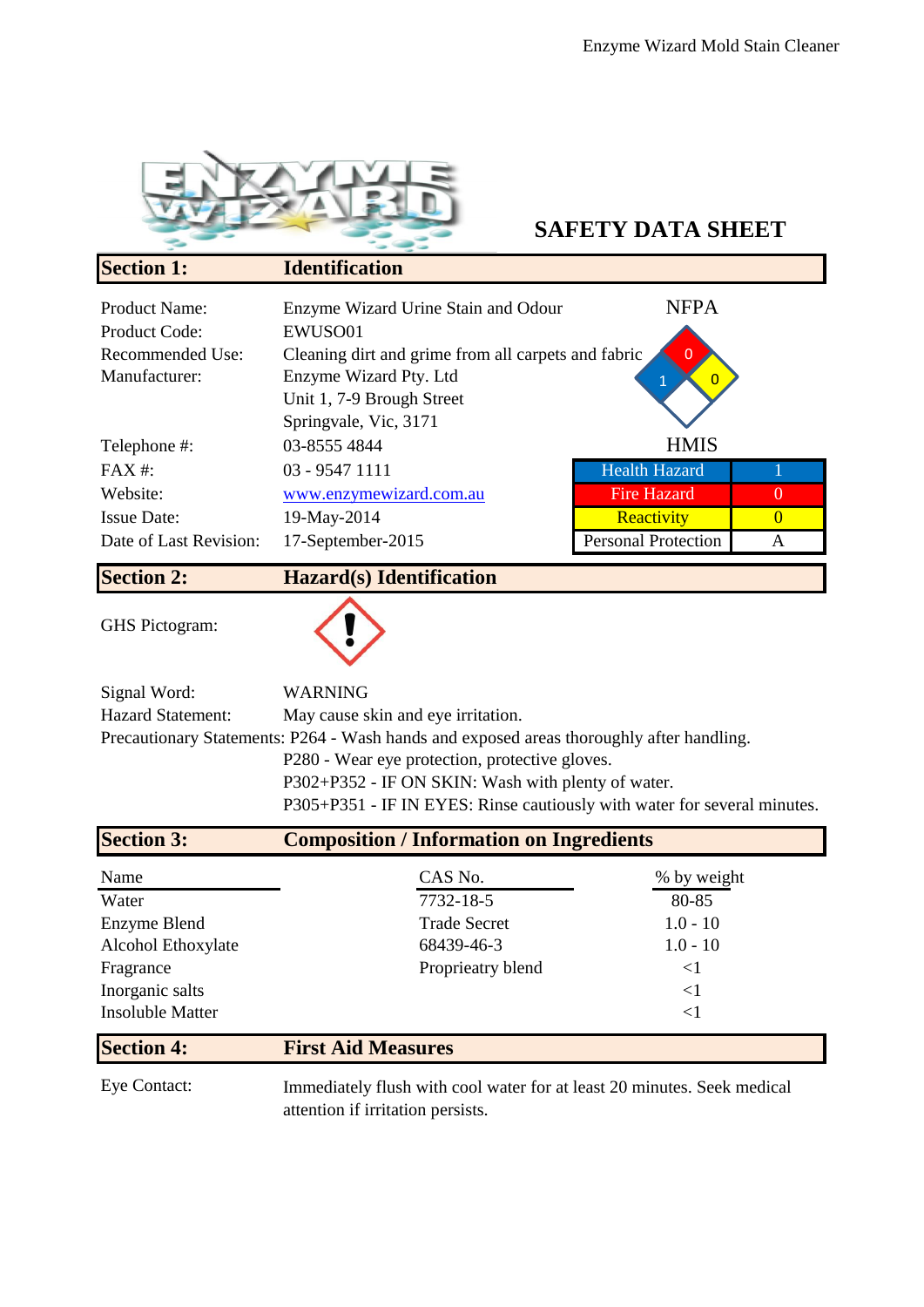| <b>Skin Contact:</b>             | Immediately wash skin with soap and water for at least 20 minutes while<br>removing contaminated clothing. Seek medical attention if irritation<br>persists. |
|----------------------------------|--------------------------------------------------------------------------------------------------------------------------------------------------------------|
| Ingestion:                       | Do NOT induce vomiting. Drink cool water. Call a physician or poison<br>control center. Never give anything by mouth to an unconscious person.               |
| Inhalation:                      | Move victim to fresh air. Seek medical attention immediately.                                                                                                |
| <b>Section 5:</b>                | <b>Fire Fighting Measures</b>                                                                                                                                |
| <b>Extinguishing Media:</b>      | Use extinguishing measures appropriate to local circumstances and<br>surrounding environment.                                                                |
| <b>Flash Point:</b>              | Not applicable.                                                                                                                                              |
| Auto Ignition<br>Temperature:    | Not applicable.                                                                                                                                              |
| Specific hazards:                | Not flammable or combustible.                                                                                                                                |
| Special protective<br>equipment: | As in any fire, wear a self-contained breathing apparatus (SCBA), approved<br>according to NFPA / NIOSH or equivalent and full protective gear.              |

| <b>Section 6:</b>             | <b>Accidental Release Measures</b>                                                                                                                                                           |
|-------------------------------|----------------------------------------------------------------------------------------------------------------------------------------------------------------------------------------------|
| <b>Personal Precautions:</b>  | Keep personnel from entering spill area.                                                                                                                                                     |
| Environmental<br>Precautions: | Avoid runoff into storm sewers, ditches and waterways.                                                                                                                                       |
| Methods for<br>Containment:   | Contain spills with an inert absorbent material, (sand, earth, vermiculite)<br>and place in container for disposal according to local and national<br>regulations.                           |
| Methods for Cleanup:          | Flush away traces with water and clean with mop or rags.                                                                                                                                     |
| <b>Section 7:</b>             | <b>Handling and Storage</b>                                                                                                                                                                  |
| Handling:                     | Use with adequate ventilation. Avoid breathing vapors, spray, or mist.                                                                                                                       |
| Storage:                      | Store in a cool dry place. Keep partially used containers closed and away<br>from heat and humidity. Do not exceed storage temperature of $(50 °C)$<br>120°F. Keep out of reach of children. |
| <b>Section 8:</b>             | <b>Exposure Controls / Personal Protection</b>                                                                                                                                               |
| <b>Engineering Controls:</b>  | Good general ventilation should be sufficient.                                                                                                                                               |
| <b>Eye Protection:</b>        | Safety glasses are recommended but not required.                                                                                                                                             |
| <b>Skin Protection:</b>       | Gloves are recommended for prolonged exposure but not required.                                                                                                                              |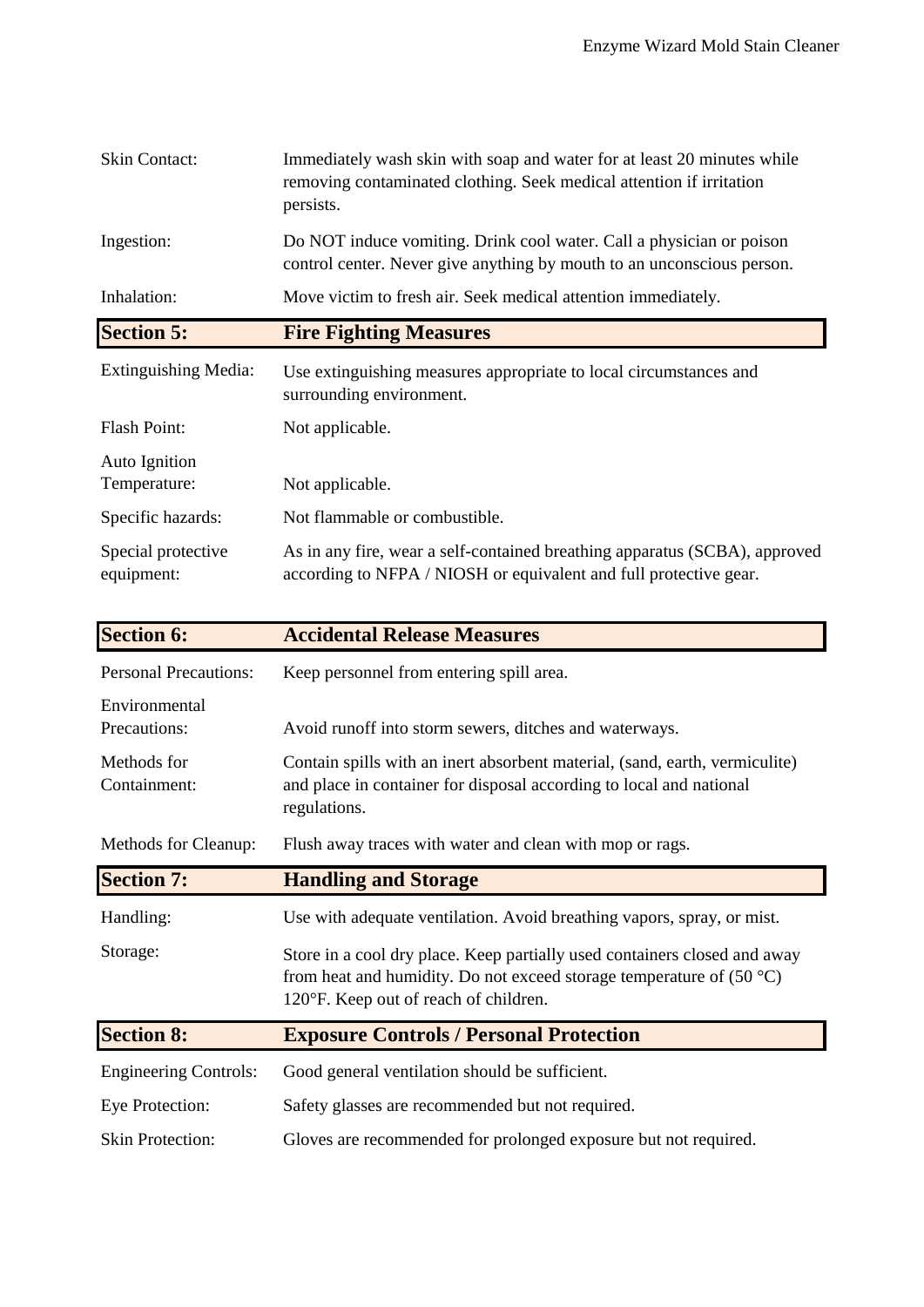| <b>Hygiene Measures:</b>             | Handle in accordance with good industrial hygiene and safety practice. |
|--------------------------------------|------------------------------------------------------------------------|
| <b>Section 9:</b>                    | <b>Physical and Chemical Properties</b>                                |
| Appearance:                          | Light Brown Viscous liquid                                             |
| Colour:                              | <b>Brown</b>                                                           |
| Odour:                               | Vanilla                                                                |
| pH:                                  | between 3 and 8                                                        |
| Specific Gravity:                    | 1.0 - 1.08 @ $25^{\circ}$ C                                            |
| Freezing Point:                      | Not determined.                                                        |
| <b>Boiling Point:</b>                | >100 °C (>212 °F)                                                      |
| <b>Flash Point:</b>                  | Not determined.                                                        |
| Water Solubility:                    | Completely soluble.                                                    |
| Vapor Density:                       | Not determined.                                                        |
| Vapor Pressure:                      | As for water                                                           |
| <b>Evaporation Rate:</b>             | Not determined.                                                        |
| <b>Section 10:</b>                   | <b>Stability and Reactivity</b>                                        |
| <b>Chemical Stability:</b>           | Stable under normal conditions.                                        |
| <b>Hazardous Reactions:</b>          | None known.                                                            |
| Conditions to Avoid:                 | Extreme heat.                                                          |
| Incompatible Materials:              | None known.                                                            |
| <b>Section 11:</b>                   | <b>Toxicological Information</b>                                       |
| <b>Likely Routes of</b><br>Exposure: | Inhalation, eye contact and skin contact.                              |
| Potential Health Effects:            |                                                                        |
| Eyes:                                | Health injuries are not known or expected under normal use.            |
| Skin:                                | Health injuries are not known or expected under normal use.            |
| Inhalation:                          | May cause allergic respiratory reaction.                               |
| Chronic Exposure:                    | Health injuries are not known or expected under normal use.            |
| <b>Section 12:</b>                   | <b>Ecological Information</b>                                          |

Respiratory Protection: Use an approved respirator if exposure limits are exceeded.